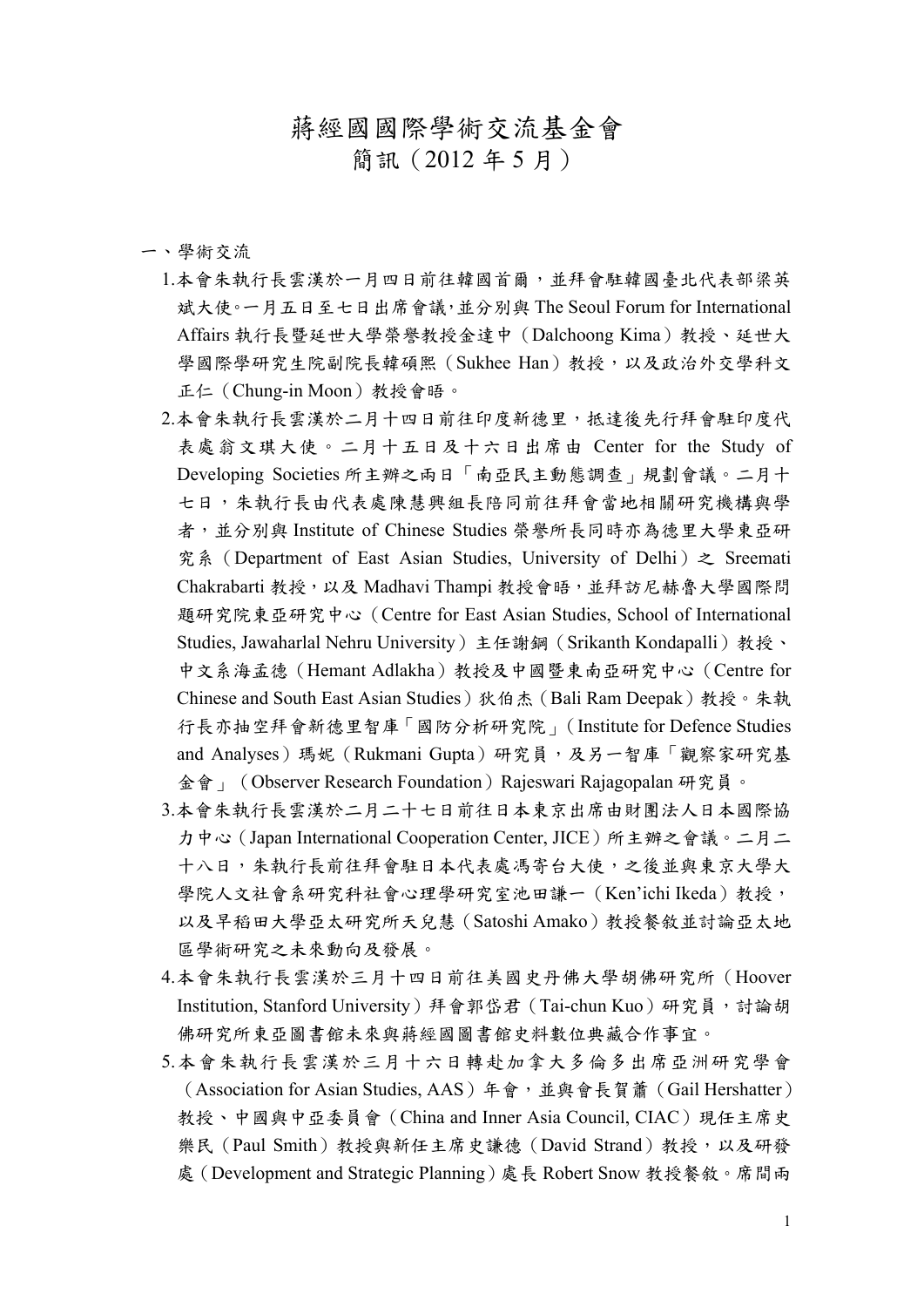位主席向朱執行長說明本會補助該委員會之專案執行情況,同時表示,最近 向該委員會提出小額研究補助與田野旅費補助之年輕學者日益增多,然因委 員會經費有限,因此有大量遺珠之憾;主席進一步說明此批美國亞洲研究之 生力軍絕大多數為亞裔後代,其語言與文化基礎較上一代學者更佳,但美國 公立學校及相關基金會之類似補助資源日漸枯竭,因此盼望本會能適度增加 專案補助之預算額度。當日稍晚,朱執行長亦與福特基金會(Ford Foundation) 之中國代表費約翰(John Fitzgerald)教授會晤。

- 6.本會朱執行長雲漢於三月十七日出席亞洲研究學會「會長歡迎酒會」 (President's Reception),會長賀蕭教授於致詞時特別感謝本會、日本基金 會、韓國基金會,福特基金會、以及亨利魯斯基金會(Henry Luce Foundation) 對該學會之長期支持。朱執行長當晚並與該會新任會長 Theodore C. Bestor 教授交談,討論本會未來與該學會繼續合作之方向與可能性。三月十八日, 朱執行長會晤本會前任亞太諮議委員會委員王賡武院士及荷蘭國際亞洲研究 所(International Institute for Asian Studies, IIAS)執行長 Philippe Peycam 教 授,討論亞洲研究之未來走向。朱執行長於三月十九日拜訪多倫多大學亞洲 研究中心(Asian Institute, University of Toronto)主任黃一莊(Joseph Wong) 教授並與其交換意見,同時希望該校學者持續積極向本會提出獎助申請。
- 7.本會朱執行長雲漢於三月二十日前往紐約拜會亨利魯斯基金會亞洲部主任 Helena Kolenda 教授,瞭解該會有關亞洲研究之獎助業務近況,並向其介紹 本會最近推動之兩岸學術交流與合作項目,同時探討未來擴大招募美國學員 參與兩岸研習營之可能性。
- 8.本會朱執行長雲漢於三月二十一日前往拜會美國社會科學研究理事會(Social Science Research Council)執行長 Mary McDonnell 博士。拜會當日,負責東 亞、東南亞、中亞等多位相關部門主任分別簡報目前有關亞洲研究之學術活 動與補助項目。該會刻正積極推動東亞與中東地區之學術交流,並規劃將東 亞研究拓展至非洲,而其中負責中東與中亞計畫之 Seteney Shami 博士亦曾拜 訪本會。
- 9.本會朱執行長雲漢及清華大學人文社會研究中心黃一農主任於四月三日前往 越南胡志明市,並隨即拜會駐胡志明市臺北經濟文化辦事處楊司恭處長。四 月四日,朱執行長在代表處人員陪同下,參訪當地文化及學術機構。四月五 日,朱執行長與胡志明市人文與社會科學大學(Ho Chi Minh City University of Social Sciences and Humanities)阮南(Nam Nguyen)教授以及南部永續發展 院 (Southern Institute of Sustainable Development) 裴世強 (Bui The Cuong) 院長會晤,討論未來越南學術機構與基金會交流合作之可能性;當晚,辦事 處楊司恭處長安排晚宴並邀請當地相關學者一同接待朱執行長及黃主任。
- 10.非洲尚比亞大學(University of Zambia)Webby Kalikiti 教授於四月十日透過 本會與國內學術機構學者,包括中央研究院歐美研究所林正義教授、社會研 究所蕭新煌教授、近代史研究所王文隆博士、政治大學中國大陸研究中心王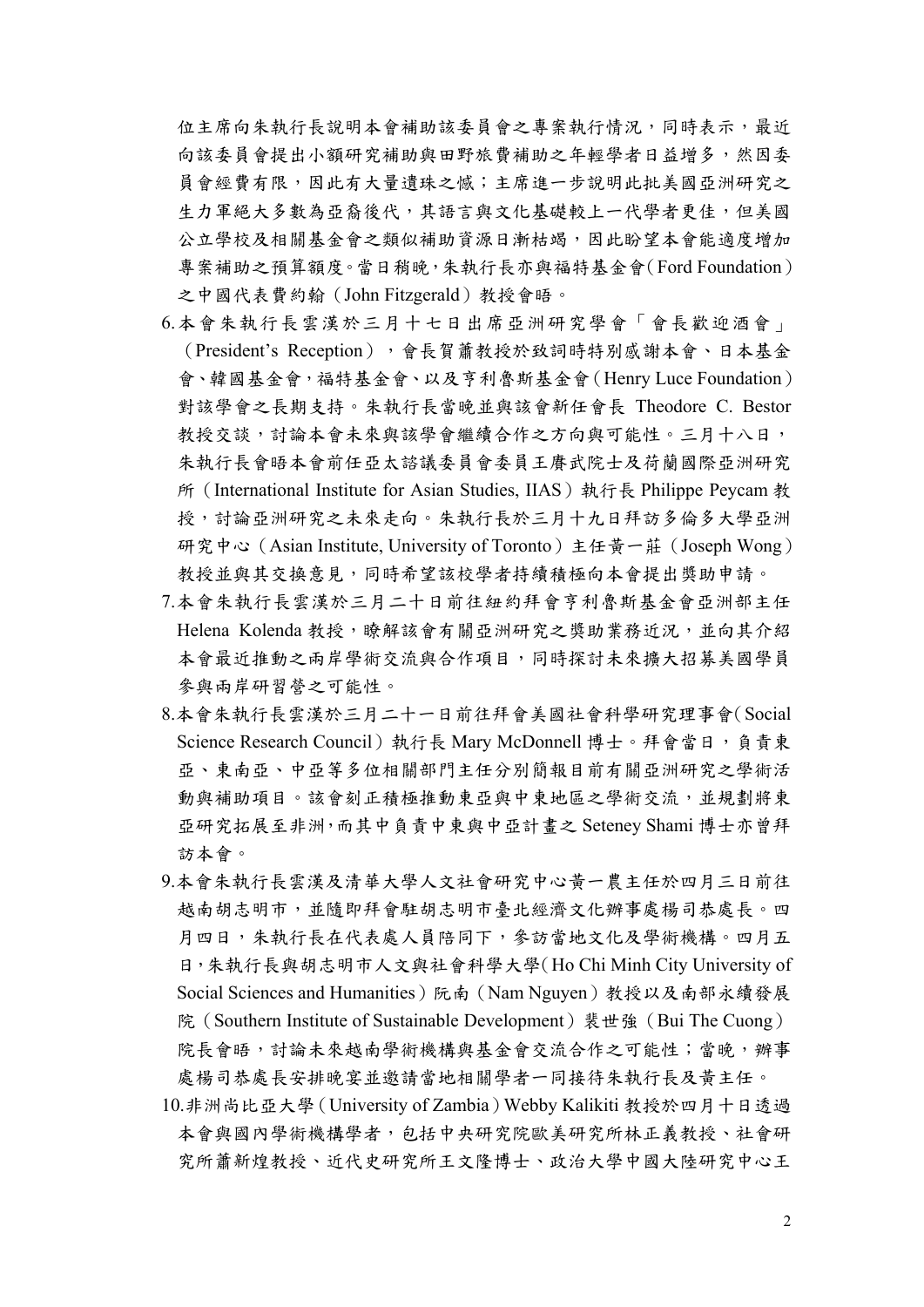振寰主任、臺灣非洲研究論壇嚴震生執行長、臺灣大學社會科學院趙永茂院 長、建築與城鄉研究所黃麗玲所長會晤訪談。Kalikiti 教授為東南亞社會經濟 史及殖民史專家,此行希望拜會亞洲國家學者,商討未來促進亞洲研究於非 洲發展之可能性,亦希望與基金會達成交流合作之可能。

- 11.馬來西亞拉曼大學中文系(Department of Chinese Studies, Universiti Tunku Abdul Rahman)黃文斌(Wong Wun Bin)教授於四月十五日至基金會訪問, 由朱執行長雲漢出面接待。黃教授此行與基金會交換意見,並針對未來與基 金會合作於拉曼大學成立學術研究中心進行討論。
- 二、會務概況
	- 1.本會前副執行長梁其姿教授於二月十七日受香港大學及東亞科學歷史基金會 **委託擔任李約瑟**·毛文奇基金教授席,四月二十日更獲香港大學授予第六屆 「明德教授席」之殊榮。明德教授席是為紀念李約瑟醫生(Dr. Joseph Needham)及毛文奇醫生(Dr. Philip W.C. Mao)而設立,乃香港大學授予傑 出學者之崇高榮譽。梁其姿教授獲此殊榮,本會同感與有榮焉。
	- 2.朱執行長雲漢於三月二十四日赴美國匹茲堡出席基金會美洲地區諮議會。除 參與審查業務外,朱執行長並向諮議委員說明基金會近況,亦針對本會美洲 補助業務興革事宜向委員請益。
	- 3.王副執行長瑷玲赴捷克布拉格主持三月三十一日召開之歐洲獎學金委員會年 度會議。會中除審查一百年度歐洲地區博士論文獎學金及博士後研究獎助金 之申請案外,亦審理東歐地區申請案。
	- 4.本會歐洲及亞太地區諮議委員會分別於四月十五日假基金會總部會議室舉 行,會中兩地區諮議委員對申請案之初審意見進行複審討論,並推薦擬補助 之申請案呈請五月份董事會核定。
	- 5.本會國內地區諮議委員會於四月二十一日舉行,會中審核國內地區研究計 書、資料蒐集、研討會、出版補助等一般申請案,以及中華民國留學美洲、 歐洲及亞太地區獎學金申請案。推薦擬補助之申請案名單將呈請五月份董事 會核定。

三、各項計畫補助

- 本會補助各項計畫,近期完成計畫、相關出版品,或其他獲獎殊榮者如下:
	- 1.本會 2009 年亞太地區出版補助類得獎人 Rafe de Crespigny 教授以其專著 *Imperial Warlord: A Biography of Cao Cao 155-220 A.D.*,榮獲 2011 年儒蓮獎 (the Prix Stanislas Julien)。
	- 2. 本 會 2006 年歐洲地區博士論文獎學金得獎人白雅詩( Beatriz Puente-Ballesteros)博士以其博士論文 *De Paris a Pekin, de Pekin a Paris: La Mision jesuita francesca como interlocutor medico en la Chine de la era Kangxi (r. 1662-1722)* (*From Paris to Pekin, from Pekin to Paris: The French Jesuit*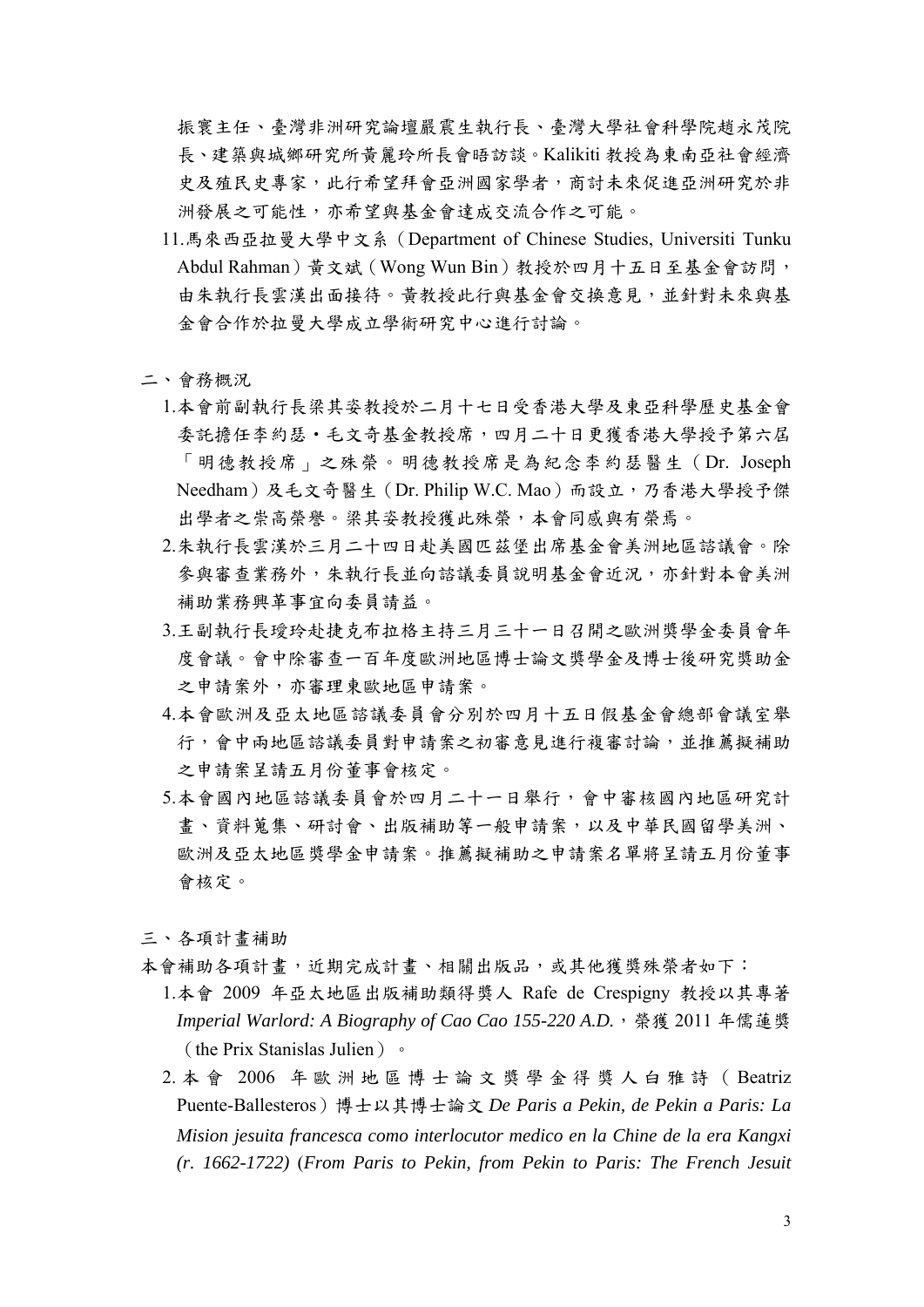*Mission as Medical Interlocutor During the Kangxi Reign (r. 1662-1722)*), 獲得 馬德里康普頓斯大學醫學院(Facultad de Medicina, Universidad Complutense de Madrid)頒發之 2009 年「最佳博士論文獎」(Premio Extraordinario de Doctorado, 2008-2009),以及西班牙醫學史學會(Sociedad Espanola de Historia de la Medicina)頒發之 2010 年「Hernandez Morejon 最佳博士論文獎」(Premio Hernandez Morejon to the Best PhD in History of Medicine in Spain, 2008-2009)。白博士目前在本會資助下,於比利時天主教魯汶大學(Katholieke Universiteit Leuven)進行博士後研究。

- 3.澳洲墨爾本大學(University of Melbourne, Australia)張瑞珊(Jui-shan Chang) 教授執行之研究計畫「Is There a "Chinese Sexuality"? - Towards a New Paradigm for Cross-Cultural Research into the Nature of Sex」已於 2011 年 8 月 出版相關成果 *Making a Meal of It - Sex in Chinese and Western Cultural Settings* (Parker: Outskirts Press, 2011)。張教授亦以此專著榮獲「美國 2011 年 最佳著作獎 | (The sole winner of the USA Best Books 2011 Awards for the Category of Health: Sex and Sexuality)以及「2011 年人文類讀者評選文藝獎」 (The 2011 Reader Views Literary Awards for the category of Humanities)。
- 4.法國巴黎第七大學徐爽教授(Shuang Xu)執行之出版補助計畫「Imaginaires de l'exil dans les littératures contemporaines en Chine et au Japon, 已完成, 該計 畫並於 2012 年 4 月出版相關成果 *Imaginaires de l'exil dans les littératures contemporaines de Chine et du Japon* (Arles: Editions Philippe Picquier, 2012)。
- 5.丹麥北歐亞洲研究所(Nordic Institute of Asian Studies, Denmark)易德波教授 (Vibeke Børdahl)執行之出版補助計畫「Jin Ping Mei i vers og prosa, Første bog, a translation into Danish of Jin Ping Mei cihua, Book One, translated and edited by Vibeke Børdahl」已完成,並於 2011 年 11 月出版 *Jin Ping Mei - i vers og prosa, Første bog* (Copenhagen: Forlaget Vandkunsten, 2011)。
- 6.法國高等社會科學院 (École des Hautes Études en Sciences Sociales) 藍克利 (Christian Lamouroux)教授執行之研究計畫已完成,並於 2012 年 2 月提交 關於窯洞 *Yaodong, petit traité de construction* 之紀錄片成果。

## 蔣經國國際學術交流基金會獎助計畫 2012-2013 申請需知

獎助範圍:中華文化研究、華人社會研究及台灣研究。

申請條件:國內外研究教學機構(國內地區必須具備國際合作)。

開放地區:國內、美洲、歐洲及亞太地區。

補助類別:學術機構補助、研究計畫、資料蒐集、研討會、編著出版、